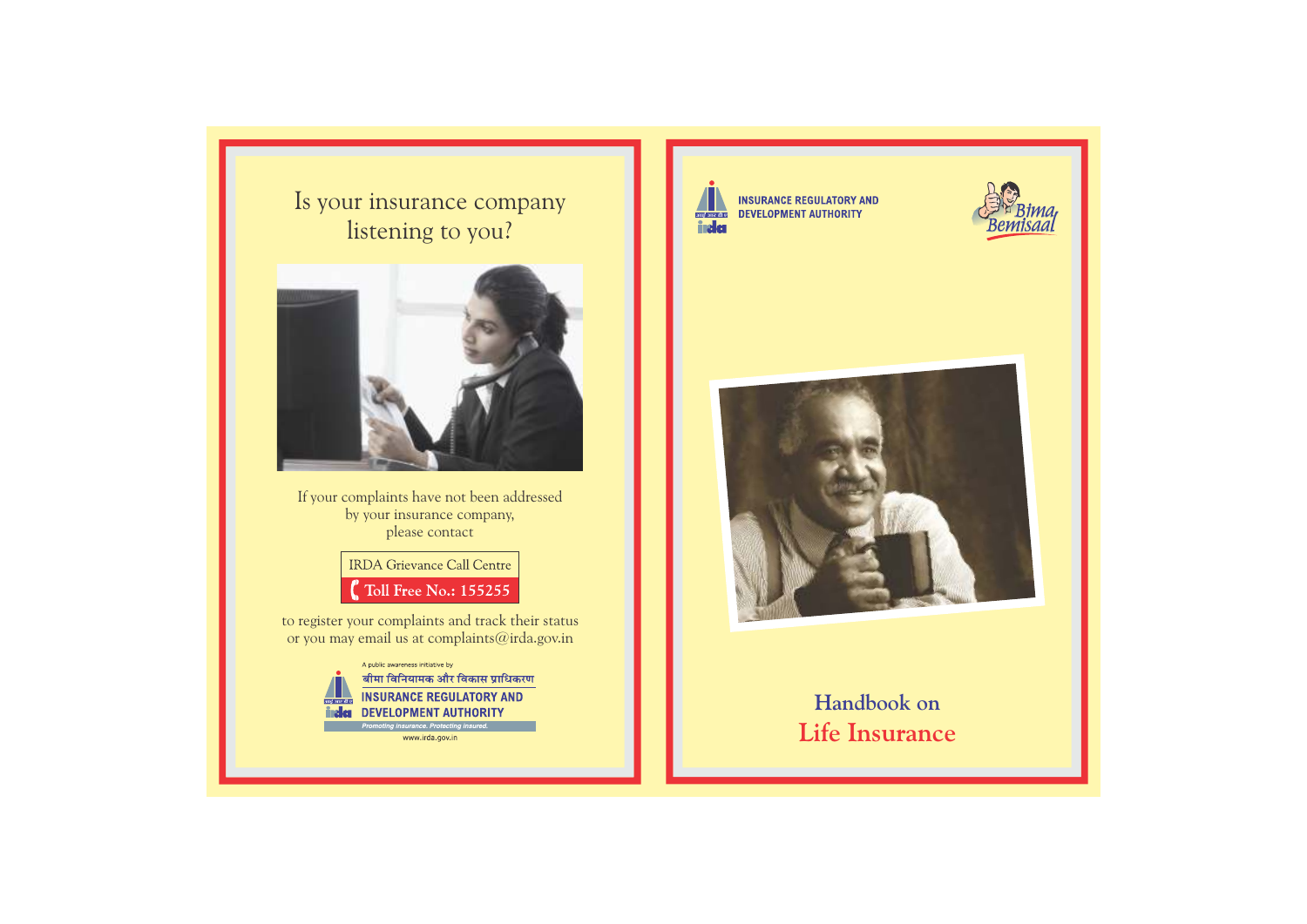

## **Contents:**

| 1. About this handbook         |     |
|--------------------------------|-----|
| 2. Life Insurance              |     |
| 3. Frequently asked questions  | Χ   |
| 4. Policyholder Servicing TATs | 18  |
| 5. If you have a grievance     | 1 Q |



## **1. About this handbook**

This handbook is designed by the Insurance Regulatory and Development Authority (IRDA) as a guide on **Life Insurance** and gives general information only. No information given herein replaces or overrides the terms and conditions of an insurance policy.

Please approach a duly licensed agent or a broker or an insurance company registered with IRDA for specific information regarding a policy or for any other additional information.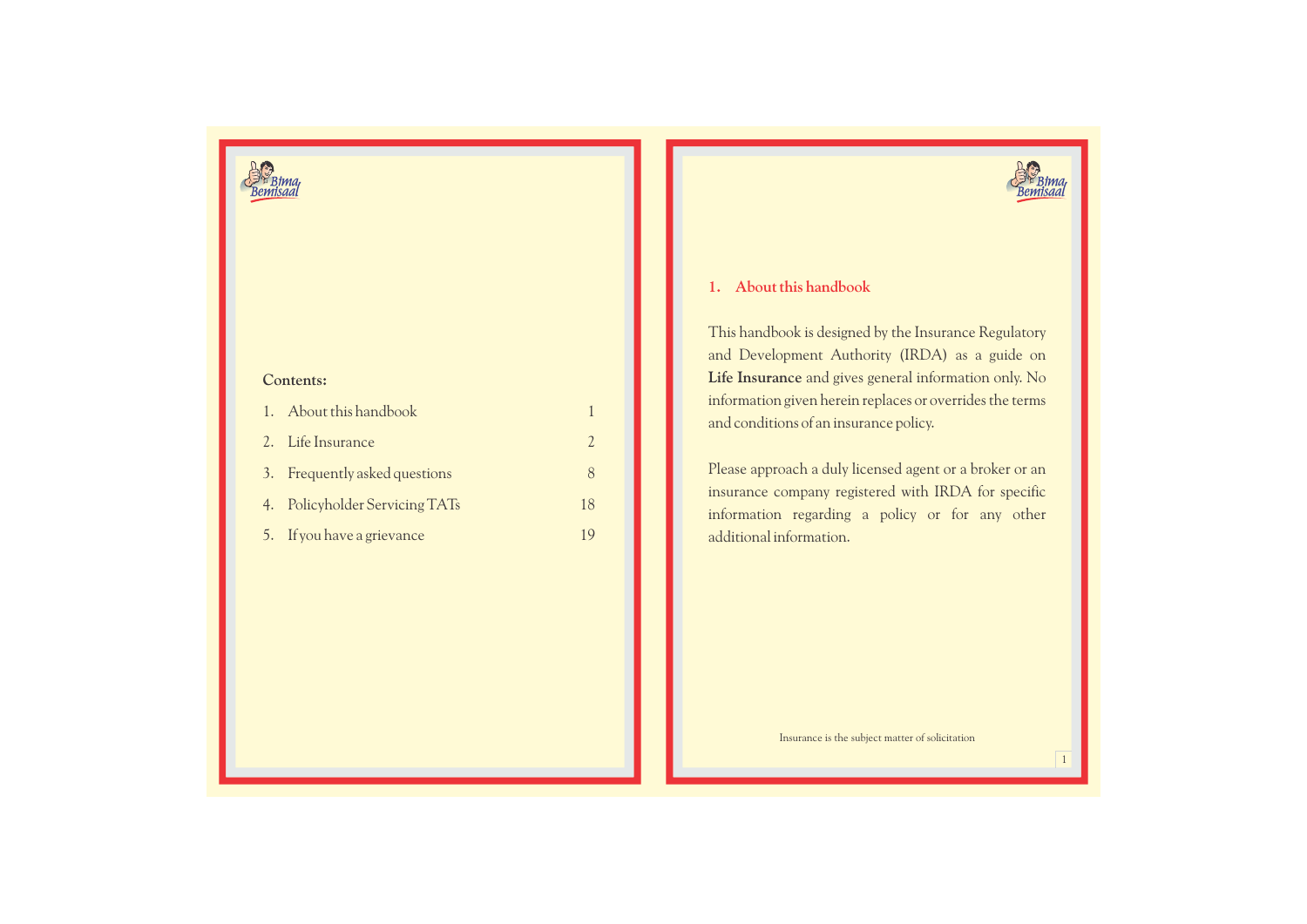



## **2. Life Insurance**

- Life Insurance is a financial cover for a contingency linked with human life, like death, disability, accident, retirement etc. Human life is subject to risks of death and disability due to natural and accidental causes. When human life is lost or a person is disabled permanently or temporarily, there is loss of income to the household.
- Though human life cannot be valued, a monetary sum could be determined based on the loss of income in future years. Hence, in life insurance, the Sum Assured ( or the amount guaranteed to be paid in the event of a loss) is by way of a 'benefit'. Life Insurance products provide a definite amount of money in case the life insured dies during the term of the policy or becomes disabled on account of an accident.

**• Why you should buy Life Insurance:** *All of us face the following risks:* Dying too soon Living too long *Life Insurance is needed :* To ensure that your immediate family has some financial support in the event of your demise To finance your children's education and other needs

To have a savings plan for the future so that you have a constant source of income after retirement To ensure that you have extra income when your earnings are reduced due to serious illness or accident

To provide for other financial contingencies and life style requirements

## **• Who needs Life Insurance:**

Primarily, anyone who has a family to support and is an income earner needs Life Insurance. In view of the economic value of their contribution to the family, housewives too need life insurance cover. Even children can be considered for life insurance in view of their future income potential being at risk .

## **• How much Life Insurance is needed:**

The amount of Life Insurance coverage you need will depend on many factors such as: How many dependants you have Whether you have any debts or mortgages What kind of lifestyle you want to provide for your family How much you need for your children's education What your investment needs are What your affordability is You should seek the help of an insurance agent or

broker to understand your insurance needs and suggest the right type of cover.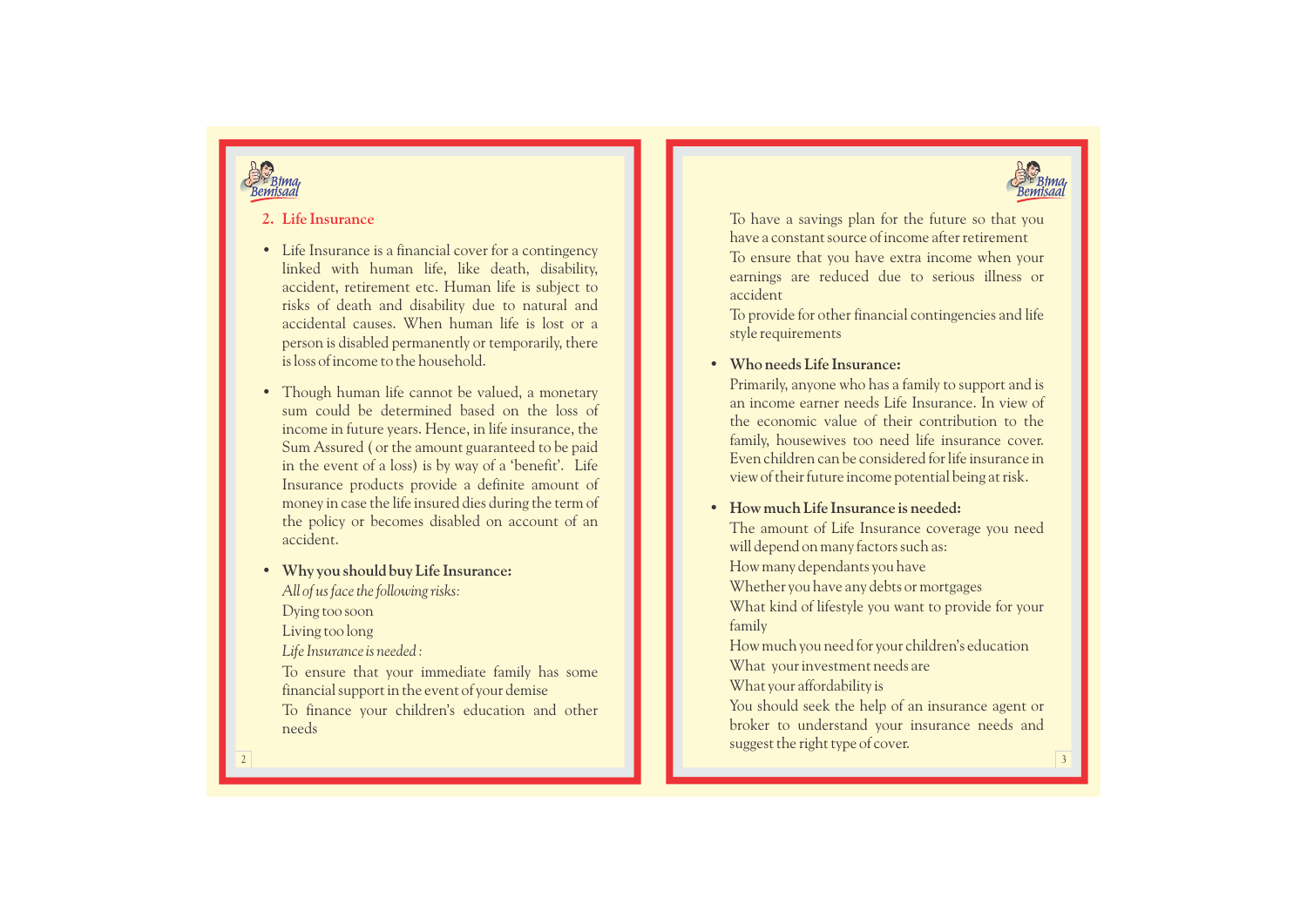

## **• Kinds of Life Insurance Policies:**

## *Term Insurance*

You can choose to have protection for a set period of time with Term Insurance. In the event of death or Total and Permanent Disability if the benefit is offered), your dependants will be paid a benefit. In Term Insurance, no benefit is normally payable if the life assured survives the term.

## *Whole Life Insurance*

With whole life insurance, you are guaranteed lifelong protection. Whole life insurance pays out a death benefit so you can be assured that your family is protected against financial loss that can happen after your death. It is also an ideal way of creating an estate for your heirs as an inheritance.

## *Endowment Policy*

An Endowment Policy is a savings linked insurance policy with a specific maturity date. Should an unfortunate event by way of death or disability occur to you during the period, the Sum Assured will be paid to your beneficiaries. On your surviving the term, the maturity proceeds on the policy become payable.

## *Money back plans or cash back plans:*

Under this plan, certain percent of the sum assured is returned to the insured person periodically as

survival benefit. On the expiry of the term, the balance amount is paid as maturity value. The life risk may be covered for the full sum assured during the term of the policy irrespective of the survival benefits paid.

## *Children Policies*

These types of policies are taken on the life of the parent/children for the benefit of the child. By such policy the parent can plan to get funds when the child attains various stages in life. Some insurers offer waiver of premiums in case of unfortunate death of the parent/proposer during the term of the policy.

## *Annuity (Pension) Plans*

When an employee retires he no longer gets his salary while his need for a regular income continues. Retirement benefits like Provident Fund and gratuity are paid in lump sum which are often spent too quickly or not invested prudently with the result that the employee finds himself without regular income in his post - retirement days. Pension is therefore an ideal method of retirement provision because the benefit is in the form of regular income. It is wise to provide for old age, when we have regular income during our earning period to take care of rainy days. Financial independence during old age is a must for everybody.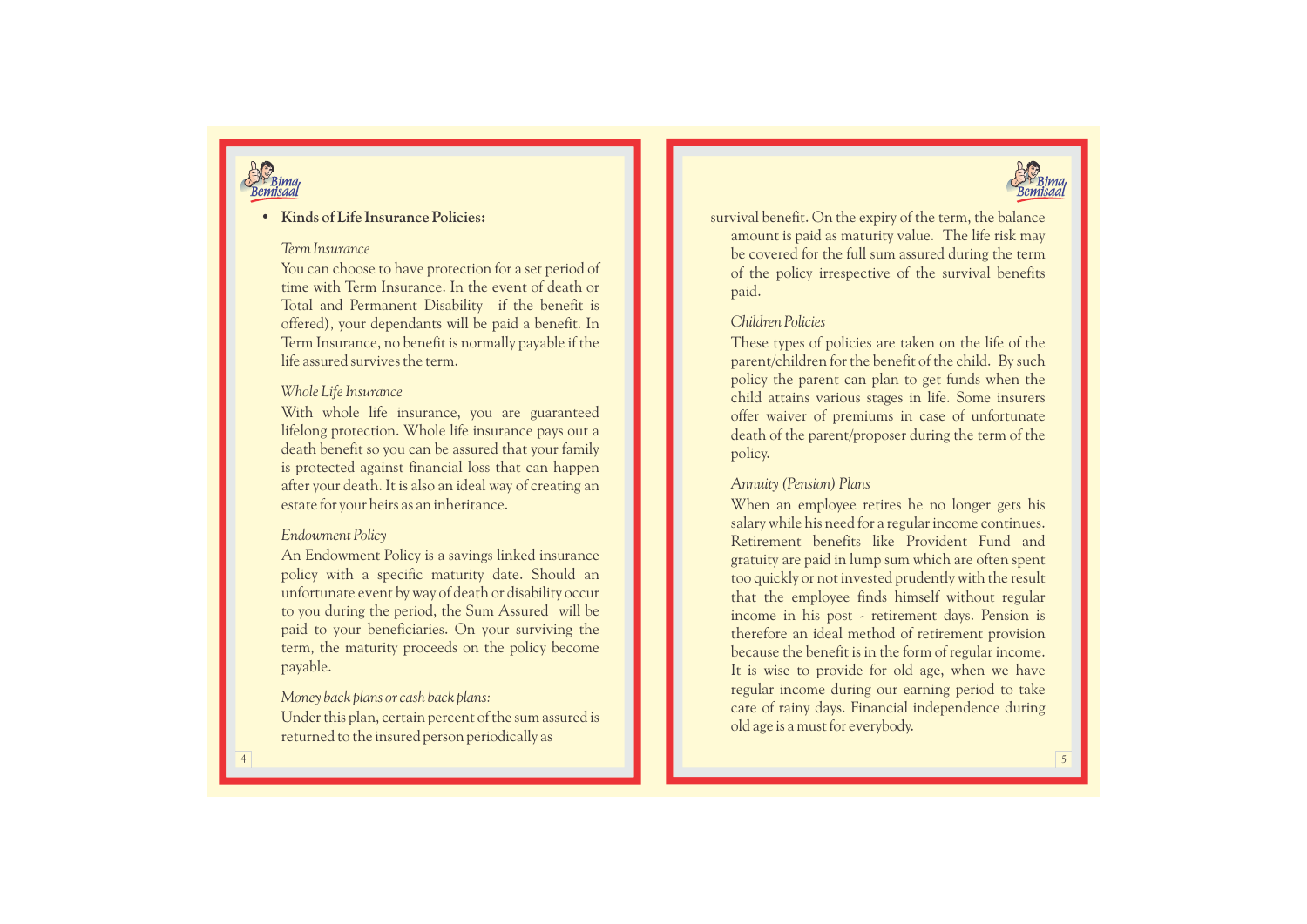

There are two types of annuities (pension plans).

## • **Immediate Annuity**

In case of immediate Annuity, the Annuity payment from the Insurance Company starts immediately. Purchase price (premium) for immediate Annuity is to be paid in Iumpsum in one installment only.

## • **Deferred Annuity**

Under deferred Annuity policy, the person pays regular contributions to the Insurance Company, till the vesting age/vesting date. He has the option to pay as single premium also. The fund will accumulate with interest and fund will be available on the vesting date. The insurance company will take care of the investment of funds and the policyholder has the option to encash 1/3rd of this corpus fund on the vesting age / vesting date tax free. The balance amount of 2/3rd of the fund will be utilized for purchase of Annuity (pension) to the Annuitant.

## *Unit Linked Insurance Policy*

Unit Linked Insurance Policies (ULIPs) offer a combination of investment and protection and allow you the flexibility and choice on how your premiums are invested. IN UNIT LINKED PLANS, THE INVESTMENT RISK PORTFOLIO IS BORNE BY YOU AS YOU ARE THE INVESTOR

Typically, the policy will provide you with a choice of

funds in which you may invest. You also have the flexibility to switch between different funds during the life of the policy. The value of a ULIP is linked to the prevailing value of units you have invested in the fund, which in turn depends on the fund's performance. In the event of death or permanent disability, the policy will provide the Sum Assured (to the extent you are covered) so that you can take comfort in knowing that your family is protected from sudden financial loss. A ULIP has varying degrees of risk and rewards. There are various charges applicable for Unit Linked Policies and the balance amount out of the premium is only invested in the fund/funds chosen by you. It is important to ask your insurer or agent or broker questions to understand the sum total of charges that you have to incur. It is important to assess your risk appetite and investment horizon before deciding to buy a ULIP policy. You must also read the terms and conditions of the policy carefully to understand the features of the policy including the lock-in period, surrender value, surrender charges etc.

All the types of plans mentioned above can be offered under ULIP plans.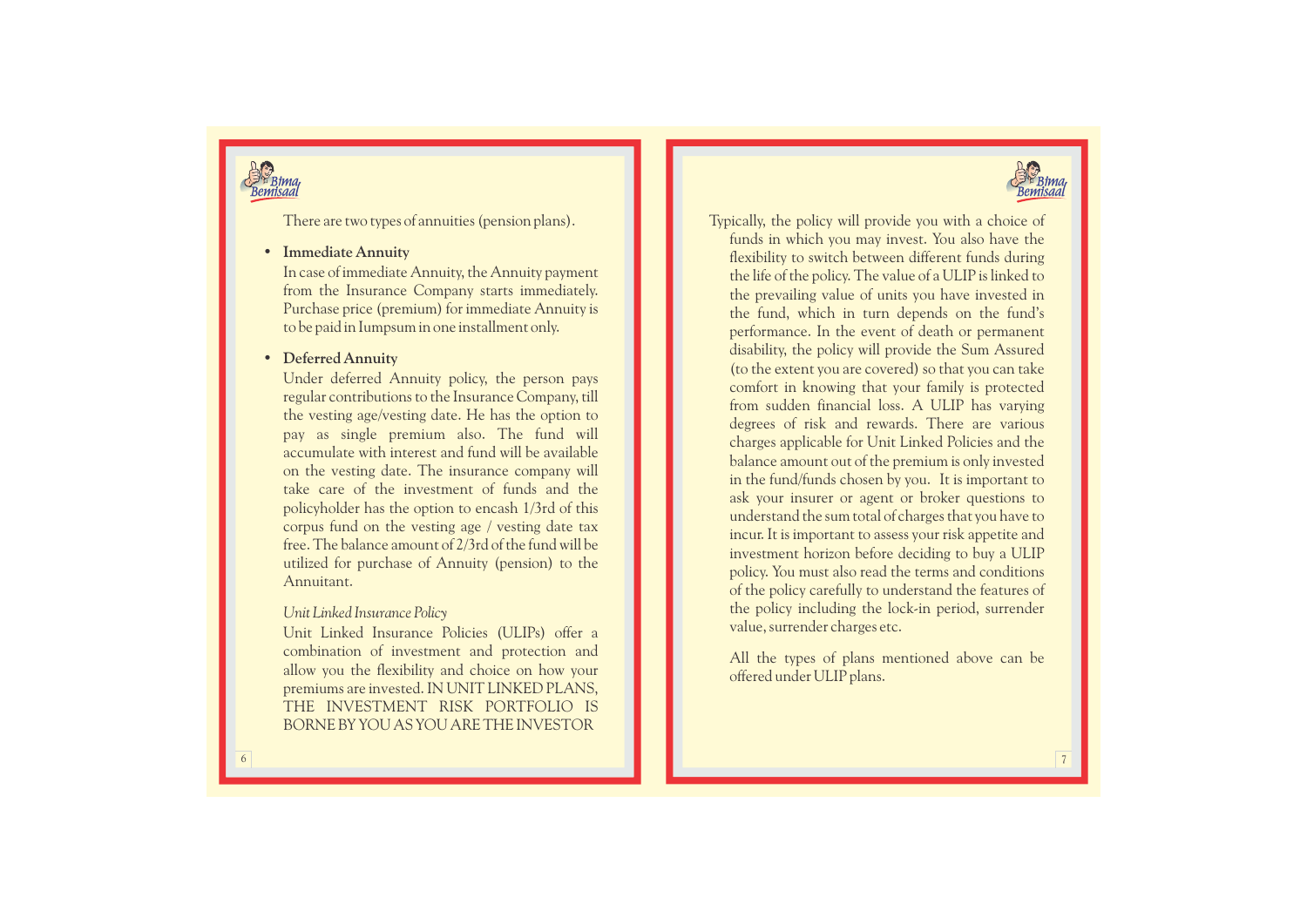

# *ima*

## **3. F AQs on Life Insurance**

## **CONVENTIONAL LIFE INSURANCE**

- Q. **What should I look for before I decide to buy a policy ?**
- A. You must check and see whether or not there is availability of guarantee of return, what the lock in period is, details of premium to be paid, what would be implications of premium default, what the revival conditions are what the policy terms are, what are the charges that would be deducted, would loan be available etc
- Q. **What is the importance of a proposal and the disclosures made therein ?**
- A. The disclosures made in a proposal are the basis for underwriting a policy and therefore any wrong statements or disclosures can lead to denial of a claim.
- Q. **What are special medical reports required to be submitted in Life insurance?**
- A. In case of certain proposals, depending upon the age of entry, age at maturity, sum assured, family history and personal history, special medical reports may be necessary for consideration of a risk. E.g. if the proposer is overweight, special reports like Electro Cardiogram, Glucose Tolerance test etc could be required, while for underweight proposers, X-ray of the chest and lungs with reports could be required.
- $\mathcal{Q}$ . . **What is meant by Paid-up Value in Conventional Life Insurance Policy?**
- A. After premiums are paid for a certain defined period or beyond and if subsequent premiums are not paid, the sum assured is reduced to a proportionate sum, which bears the same ratio to the full sum assured as the number of premiums actually paid bears to the total number originally stipulated in the policy. For example, if sum assured is 1 lakh and the total number of premiums is payable is 20 (20 years policy, mode of premium is assumed yearly) and default occurs after 10 yearly premiums are paid, the policy acquires the paid up value of 50,000/-. Paid up Value  $=$  No. of Premiums Paid / No. of Premiums Payable X S.A=10/20 X  $100000 = 50000/$ . This means that the policy is effective as before e xcept that from the date the 11th premium was due, the sum assured is 50,000/ instead of original 1,00,000/-. To this sum assured the bonus already vested (accrued) before the policy lapsed, is also added. Example if the bonus accrued up to the date of lapse is 35,000/-, the total paid up value is  $50000 + 35000 = 85000$ .
- Q . How is Surrender Value calculated in **Conventional Life Insurance Policy?**
- A. Surrender Value is allowed as a percentage of this paid up value. Surrender value is calculated as per the surrender value factor, which depends on the premiums paid and elapsed duration.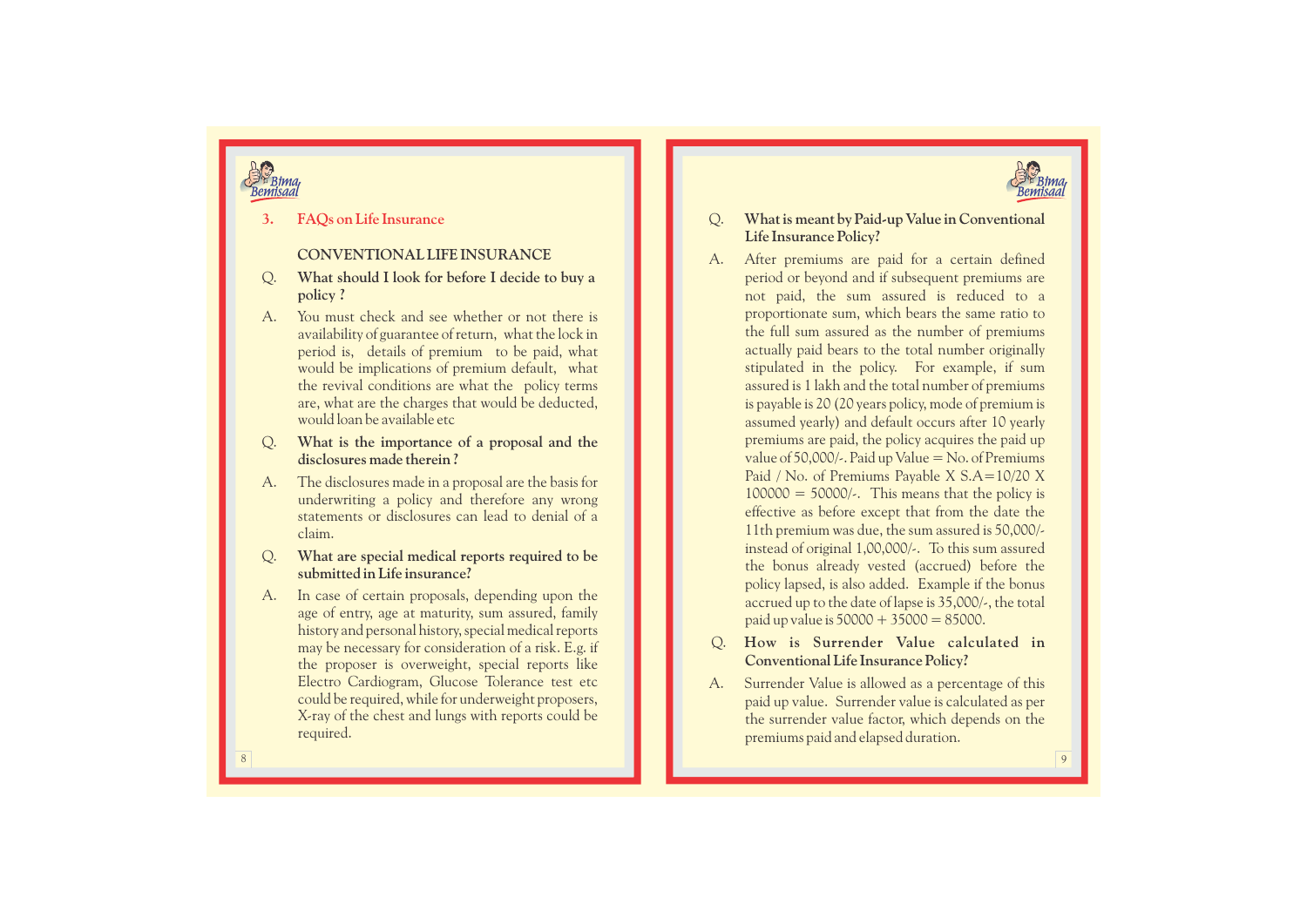



- **Conventional Life Insurance Policies?**
- A. If the policy conditions permit grant of loan, loan is sanctioned as a percentage of the Surrender Value.
- $Q_{\cdot}$ . **What are the requirements to be submitted in case of a Maturity Claim?**
- <table>\n<tbody>\n<tr>\n<td>2. One is the <i>Local</i> and <i>triangle</i> and <i>triangle</i> and <i>triangle</i> are the required and <i>triangle</i> and <i>triangle</i> are the required to be a particular present paper, and <i>triangle</i> and <i>triangle</i> are the required for the object in a chapter, the object is a different open. Now, how we have a more important one of the object in a chapter, which is the same, the object is a different open. Now, how we have a more important one of the object in a chapter, which is the same, the object is a different open. Now, we have a more important one of the object in a chapter, which is the same, the object is a different open. Now, we have a more important one of the object is a different open. Now, we have a more important one of the object is a A. Usually the Insurance Company will send intimation attaching the discharge voucher to the policy holder at least 2 to 3 months in advance of the date of maturity of the policy intimating the claim amount payable. The policy bond and the discharge voucher duly signed and witnessed are to be returned to the insurance company immediately so that the insurance company will be able to make payment. If the policy is assigned in favour of any other person the claim amount will be paid only to the assignee who will give the discharge
	- Q. **What is meant by settlement options?**
	- A. Settlement option means the facility made available to the policy holder to receive the maturity proceeds in a defined manner (the terms and conditions are specified in advance at the inception of the contract).
	- Q. **What documents are generally required to be submitted in case of death of life assured while the policy is in force?**
	- A. The basic documents that are generally required are death certificate, claim form and policy bond,

Other documents such as medical attendant's certificate, hospital certificate, employer's certificate, police inquest report, post mortem report etc could be called for, as applicable. The claim requirements are usually disclosed in the policy bond.

**Unit Linked Insurance Policies (ULIPs)**

- Q. **How is Surrender value calculated in Unit Linked Policies?**
- A. Surrender value is usually expressed as fund value less the surrender charge.
- $O<sub>1</sub>$ . **What is the method of arriving at NAV for surrenders, maturity claim, switch etc?**
- A. In respect of valid applications received (e.g. surrender, maturity claim, switch etc) up to 4.15 p.m. by the insurer, the same day's closing NAV is applicable.

In respect of valid applications received (e.g. surrender, maturity claim, switch etc) after 4.15 p.m. by the insurer, the closing NAV of the next business day is applicable.

## Q. **What is a Unit Fund?**

A. The allocated (invested) portions of the premiums after deducting for all the charges and premium for risk cover under all policies in a particular fund as chosen by the policy holders are pooled together to form a Unit fund.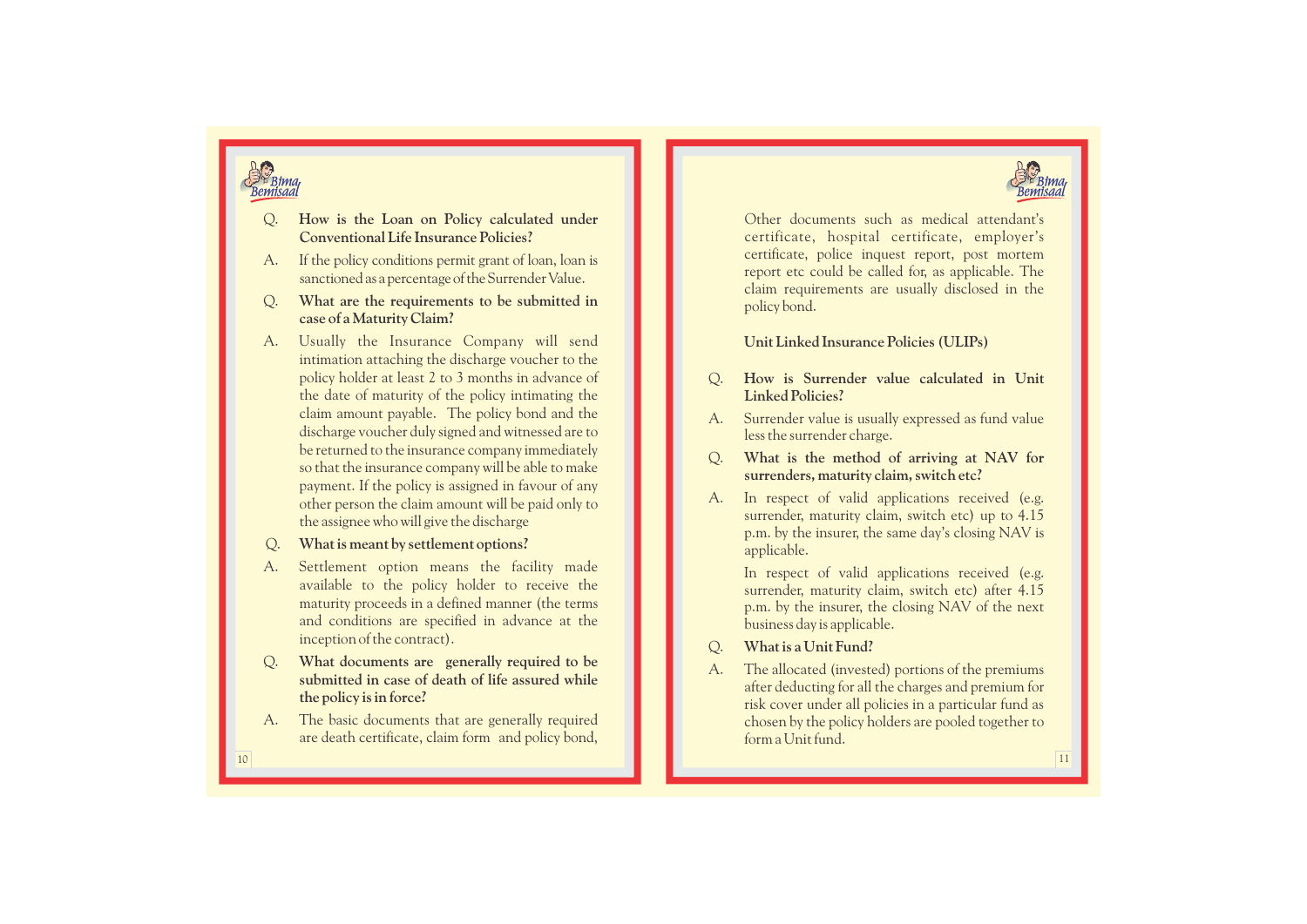

# **Bima**

- A. It is a component of the Fund in a Unit Linked Policy.
- Q. **What Types of Funds do ULIP Offer?**
- A. Most insurers offer a wide range of funds to suit one's investment objectives, risk profile and time horizons. Different funds have different risk profiles. The potential for returns also varies from fund to fund.

## Q. **Are Investment Returns Guaranteed in a ULIP?**

| What is a Unit?<br>Q.<br>A.<br>It is a component of the Fund in a Unit Linked<br>Policy.<br>What Types of Funds do ULIP Offer?<br>Q.<br>A.<br>Most insurers offer a wide range of funds to suit<br>one's investment objectives, risk profile and time<br>horizons. Different funds have different risk<br>profiles. The potential for returns also varies from<br>fund to fund.<br>Are Investment Returns Guaranteed in a ULIP?<br>Q.<br>A.<br>Investment returns from ULIP may not be |                                                                                                                                                                                     |                         |
|----------------------------------------------------------------------------------------------------------------------------------------------------------------------------------------------------------------------------------------------------------------------------------------------------------------------------------------------------------------------------------------------------------------------------------------------------------------------------------------|-------------------------------------------------------------------------------------------------------------------------------------------------------------------------------------|-------------------------|
| The following are<br>some of the common<br>types of funds<br>available along with<br>an indication of their<br>risk characteristics.<br><b>General Description</b>                                                                                                                                                                                                                                                                                                                     | guaranteed." In unit linked products/policies, the<br>investment risk in investment portfolio is borne by<br>the policy holder". Depending upon the<br><b>Nature of Investments</b> | <b>Risk</b><br>Category |
| <b>Equity Funds</b>                                                                                                                                                                                                                                                                                                                                                                                                                                                                    | Primarily invested in company<br>stocks with the general aim of<br>capital appreciation                                                                                             | Medium<br>to<br>High    |
| Income, Fixed Interest<br>and Bond Funds                                                                                                                                                                                                                                                                                                                                                                                                                                               | Invested in corporate bonds,<br>government securities and other<br>fixed income instruments                                                                                         | Medium                  |
| <b>Cash Funds</b>                                                                                                                                                                                                                                                                                                                                                                                                                                                                      | Sometimes known as Money<br>Market Funds - invested in cash,<br>bank deposits and money<br>market instruments                                                                       | Low                     |
|                                                                                                                                                                                                                                                                                                                                                                                                                                                                                        |                                                                                                                                                                                     |                         |
| <b>Balanced Funds</b>                                                                                                                                                                                                                                                                                                                                                                                                                                                                  | Combining equity investment with<br>fixed interest instruments                                                                                                                      | Medium                  |

performance of the unit linked fund(s) chosen; the policy holder may achieve gains or losses on his/her investments. It should also be noted that the past returns of a fund are not necessarily indicative of the future performance of the fund.

- $O<sub>1</sub>$ . **What are the Charges, fees and deductions in a ULIP?**
- A. ULIPs offered by different insurers have varying charge structures. Broadly, the different types of fees and charges are given below. However it may be noted that insurers have the right to revise fees and charges over a period of time.

## **Premium Allocation Charge**

## **Mortality Charges**

## **Fund Management Fees**

## **Policy/ Administration Charges**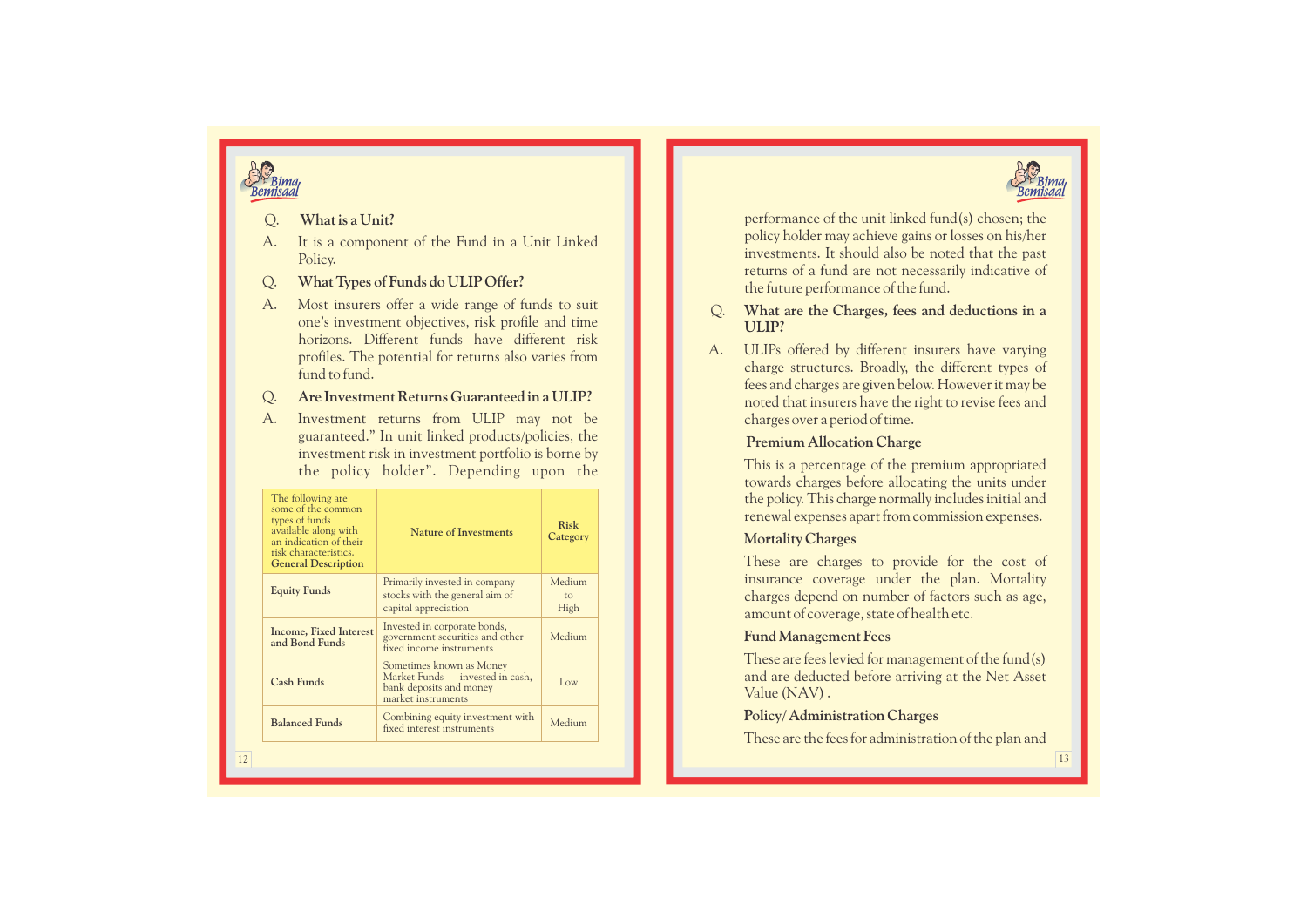



levied by cancellation of units. This could be flat throughout the policy term or vary at a pre determined rate.

## **Surrender Charges**

A surrender charge may be deducted for premature partial or full encashment of units wherever applicable, as mentioned in the policy conditions.

## **Fund Switching Charge**

Generally a limited number of fund switches may be allowed each year without charge, with subsequent switches, subject to a charge.

## **Service Tax Deductions**

Before allotment of the units the applicable service tax is deducted from the risk portion of the premium.

Investors may note, that the portion of the premium after deducting for all charges and premium for risk cover is utilized for purchasing units

- Q. **What should one verify before signing the proposal?**
- A) One has to verify the **approved sales brochure for** 
	- all the charges deductible under the policy
	- payment on premature surrender
	- features and benefits
	- limitations and e xclusions
	- lapsation and its consequences
- other disclosures
- Illustration projecting benefits payable in two scenarios of 6% and 10% returns as prescribed by the life insurance council.
- Q. **How much of the premium is used to purchase units?**
- A) The full amount of premium paid is not allocated to purchase units. Insurers allot units on the portion of the premium remaining after providing for various charges, fees and deductions. However the quantum of premium used to purchase units varies from product to product.

The total monetary value of the units allocated is invariably less than the amount of premium paid because the charges are first deducted from the premium collected and the remaining amount is used for allocating units.

- Q. **Can one seek refund of premiums if not satisfied with the policy, after purchasing it?**
- A. The policyholder can seek refund of premiums if he disagrees with the terms and conditions of the policy, within 15 days of receipt of the policy document (Free Look period). The policyholder shall be refunded the fund value including charges levied through cancellation of units subject to deduction of expenses towards medical examination, stamp duty and proportionate risk premium for the period of cover.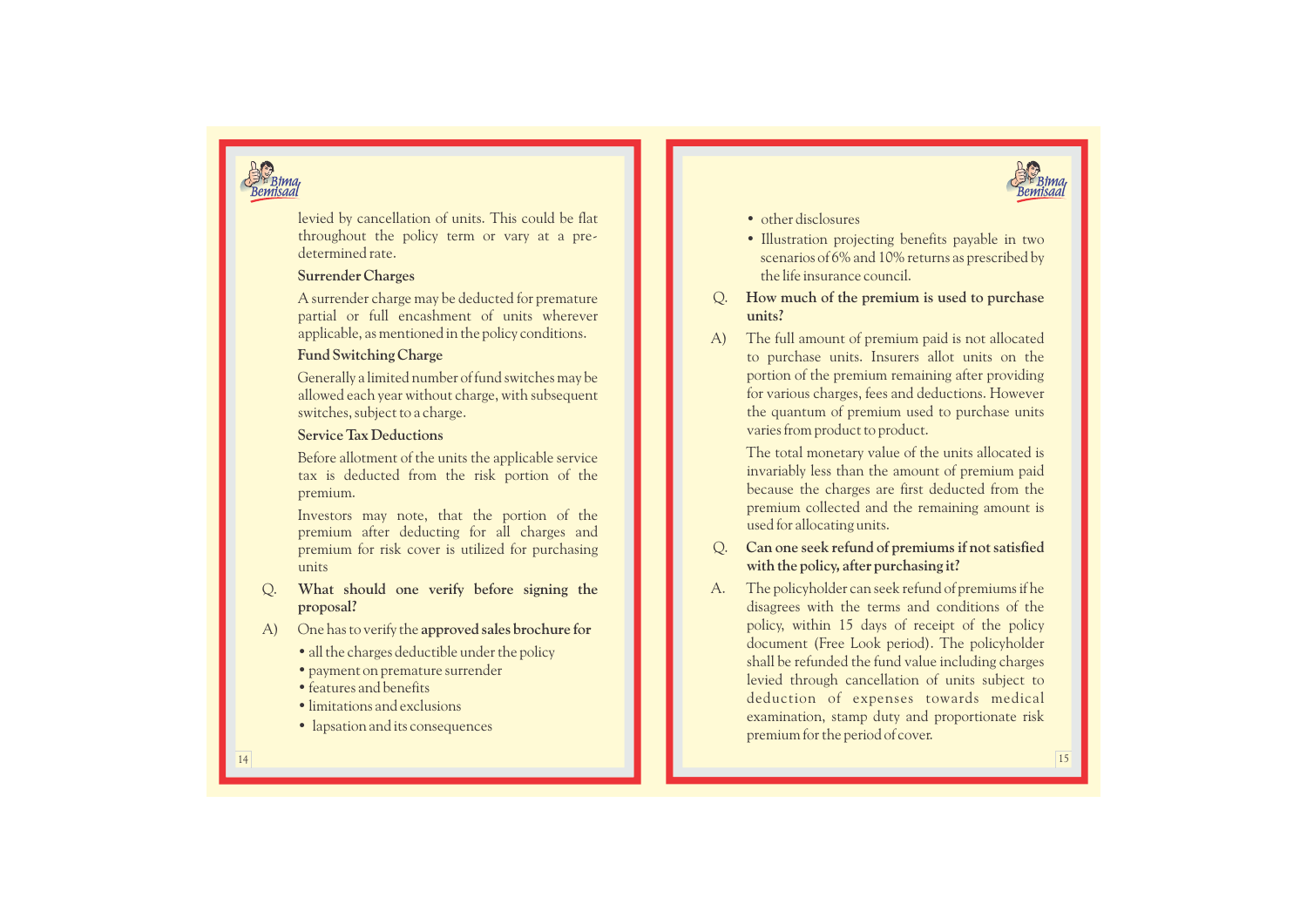



- 
- A. NAV is the value of each unit of the fund on a given day. The NAV of each fund is displayed on the website of the respective insurers.
- Q. **What is the benefit payable in the event of risk occurring during the term of the policy?**
- A. The Sum Assured and/or value of the fund units is normally payable to the beneficiaries in the event of risk to the life assured during the term as per the policy conditions.
- Q. **What is the benefit payable on the maturity of the policy?**
- A. The value of the fund units with bonuses, if any is payable on maturity of the policy.
- Q. **Is it possible to invest additional contribution above the regular premium?**
- A. Yes, one can invest additional contribution over and above the regular premiums as per their choice subject to the feature being available in the product. This facility is known as "TOP UP" facility.
- Q. **Can one switch the investment fund after taking a ULIP policy?**
- A. Yes. "SWITCH" option provides for shifting the investments in a policy from one fund to another provided the feature is available in the product. While a specified number of switches are generally effected free of cost, a fee is charged for switches made beyond the specified number.
- Q. . **Can a partial encashment/withdrawal be made?**
- A. Yes, Products may have the "Partial Withdrawal" option which facilitates withdrawal of a portion of

the investment in the policy. This is done through cancellation of a part of units.

- Q. **What happens if payment of premiums is discontinued?**
- 2. What is Net Asset Value (NAV)?<br>
A MAV is the volte of each unit of the fund on a given<br>
density the care is considered in the search of the search of the search of the search of the search of the search of the search o A. a) Discontinuance within three years of **commencement** – If all the premiums have not inception, the insurance cover shall cease **immediately**. Insurers may give an opportunity for revival within the period allowed; if the policy is not revived within that period, surrender value shall be paid at the end of third policy anniversary or at the end of the period allowed for revival, whichever is later.

b) Discontinuance after three years of **commencement -**  At the end of the period allowed for revival, the contract shall be terminated by paying the surrender value. The insurer may offer to continue the insurance cover, if so opted for by the policy holder, levying appropriate charges until the fund value is not less than one full year's premium. When the fund value reaches an amount equivalent to one full year's premium, the contract shall be terminated by paying the fund value.

- Q. **What information related to investments is provided by the Insurer to the policyholder?**
- A. The Insurers are obliged to send an annual report, covering the fund performance during previous financial year in relation to the economic scenario, market developments etc. which should include fund performance analysis, investment portfolio of the fund, investment strategies and risk control measures adopted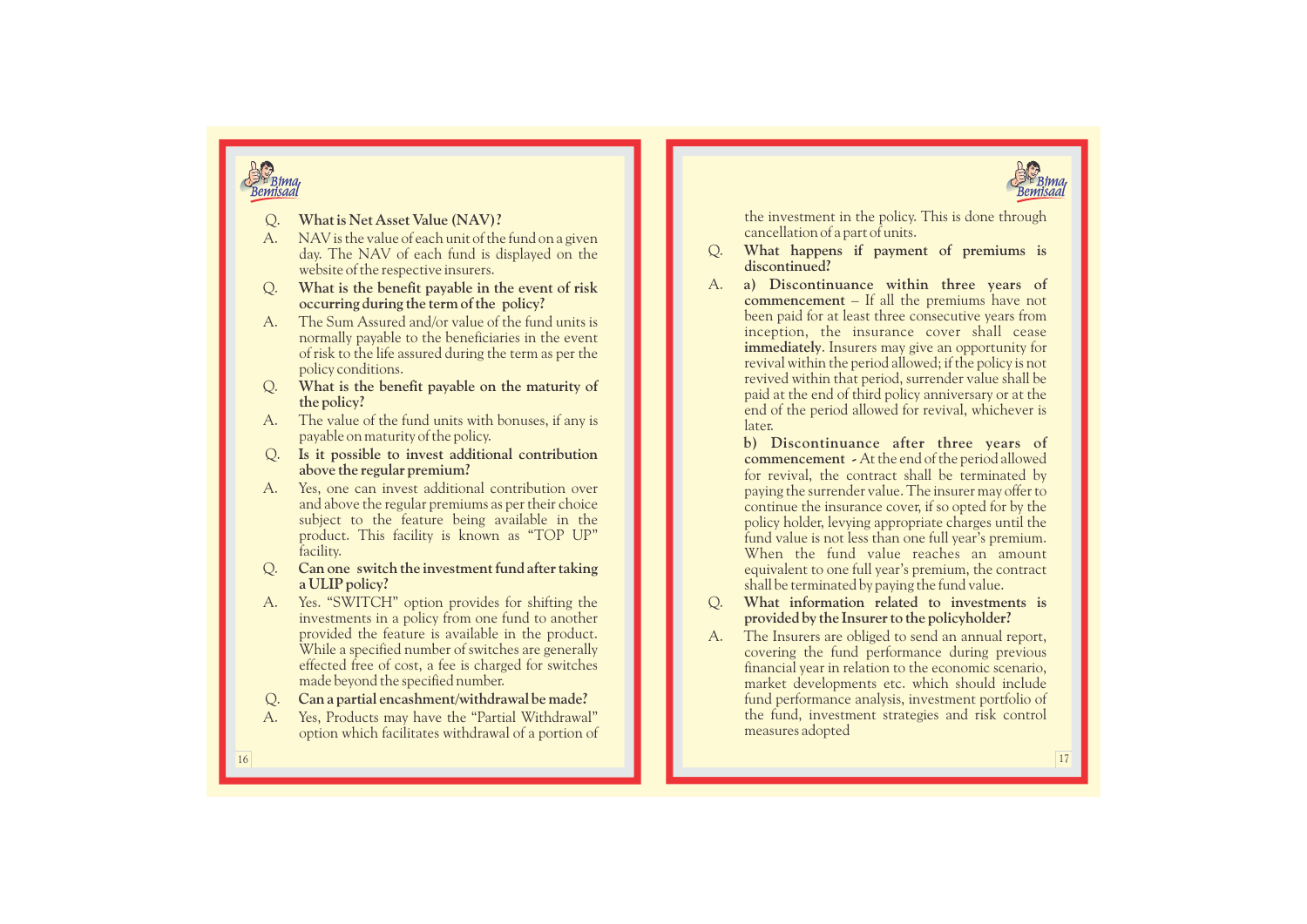

## **Policyholder Servicing Turnaround Times as prescribed by IRD A**

| Service                                                                                                                             | Maximum<br>Turn Around Time |
|-------------------------------------------------------------------------------------------------------------------------------------|-----------------------------|
| General                                                                                                                             |                             |
| Processing of Proposal and Communication<br>of decisions including requirements/issue<br>of Policy /Cancellations                   | 15 days                     |
| Obtaining copy of the proposal                                                                                                      | 30 days                     |
| Post Policy issue service requests concerning<br>mistakes/refund of proposal deposit and also<br>Non-Claim related service requests | 10 days                     |
| <b>Life Insurance</b>                                                                                                               |                             |
| Surrender value/annuity/pension processing                                                                                          | 10 days                     |
| Maturity claim/Survival benefit/penal<br>interest not paid                                                                          | 15 days                     |
| Raising claim requirements after lodging<br>the Claim                                                                               | 15 days                     |
| Death claim settlement without<br>Investigation requirement                                                                         | 30 days                     |
| Death claim settlement/repudiation with<br>Investigation requirement                                                                | 6 months                    |
| <b>General Insurance</b>                                                                                                            |                             |
| Survey report submission                                                                                                            | 30 days                     |
| Insurer seeking addendum report                                                                                                     | 15 days                     |
| Settlement/rejection of Claim after<br>receiving first/addendum survey report                                                       | 30 days                     |
| <b>Grievances</b>                                                                                                                   |                             |
| Acknowledge a grievance                                                                                                             | 3 days                      |
| Resolve a grievance                                                                                                                 | 15 days                     |



## **5. If you have a grievance:**

The Consumer Affairs Department of the Insurance Regulatory and Development Authority (IRDA) has introduced the Integrated Grievance Management System (IGMS) which is an online system for registration and tracking of grievances. You must register your grievance first with the insurance company and in case you are not satisfied with its disposal by the company, you may escalate it to IRDA through IGMS by accessing www.igms.irda.gov.in. In case you are not able to access the insurer's grievance system directly, IGMS also provides you a gateway to register your grievance with the insurer.

Apart from registering your grievance through IGMS (i.e., web), you have several channels for grievance registration-through e-mail (complaints@irda.gov.in), through letter ( address your letter to Consumer Affairs Department, Insurance Regulatory and Development Authority, 3rd Floor, Parishram Bhavan, Basheerbagh, Hyderabad:4) or simply call IRDA Call Centre at **Toll Free 155255** through which IRDA shall, free of cost, register your complaints against insurance companies as well as help track its status. The Call Centre assists by filling up the complaints form on the basis of the call. Wherever required, it will facilitate in filing of complaints directly with the insurance companies as the first port of call by giving information